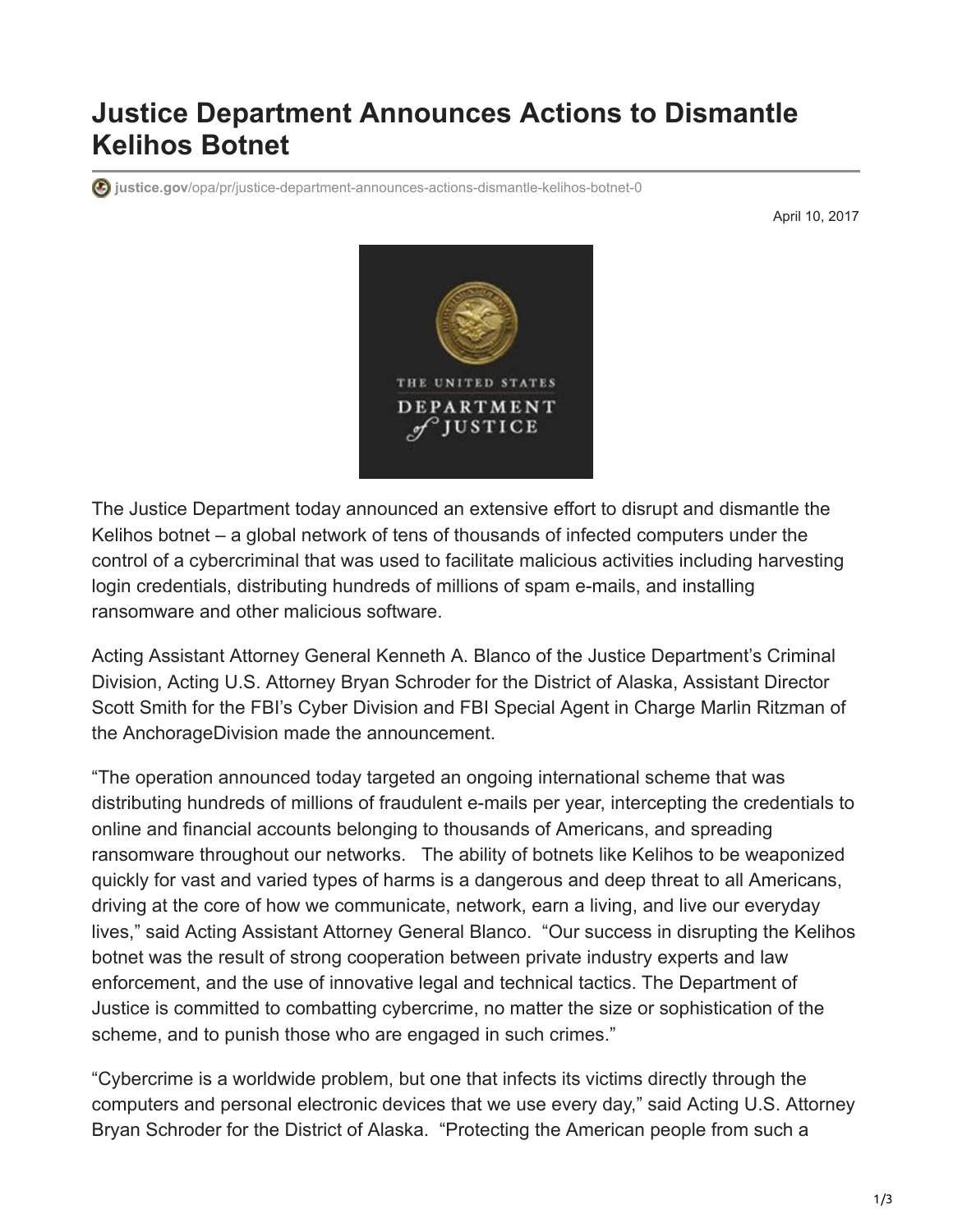worldwide threat requires a broad-reaching response, and the dismantling of the Kelihos botnet was such an operation. We are lucky that we have talented FBI agents and federal prosecutors with the skillsets to help protect Americans from this pervasive cybercrime."

"On April 8, 2017, we started the extraordinary task of blocking malicious domains associated with the Khelios botnet to prohibit further infections," said FBI Special Agent in Charge Ritzman. "This case demonstrates the FBI's commitment to finding and eradicating cyber threats no matter where they are in the world."

Kelihos malware targeted computers running the Microsoft Windows operating system. Infected computers became part of a network of compromised computers known as a botnet and were controlled remotely through a decentralized command and control system. According to the civil complaint, Peter Yuryevich Levashov allegedly operated the Kelihos botnet since approximately 2010. The Kelihos malware harvested user credentials by searching infected computers for usernames and passwords and by intercepting network traffic. Levashov allegedly used the information gained from this credential harvesting operation to further his illegal spamming operation which he advertised on various online criminal forums. The Kelihos botnet generated and distributed enormous volumes of unsolicited spam e-mails advertising counterfeit drugs, deceptively promoting stocks in order to fraudulently increase their price (so-called "pump-and-dump" stock fraud schemes), workat-home scams, and other frauds. Kelihos was also responsible for directly installing additional malware onto victims' computers, including ransomware and malware that intercepts users' bank account passwords.

 As with other botnets, Kelihos is designed to operate automatically and undetected on victims' computers, with the malicious code secretly sending requests for instructions to the botnet operator. In order to liberate the victim computers from the botnet, the United States obtained civil and criminal court orders in the District of Alaska. These orders authorized measures to neutralize the Kelihos botnet by (1) establishing substitute servers that receive the automated requests for instructions so that infected computers no longer communicate with the criminal operator and (2) blocking any commands sent from the criminal operator attempting to regain control of the infected computers. In seeking authorization to disrupt and dismantle the Kelihos botnet, law enforcement obtained a warrant pursuant to recent [amendments](https://www.justice.gov/archives/opa/blog/rule-41-changes-ensure-judge-may-consider-warrants-certain-remote-searches) to Rule 41 of the Federal Rules of Criminal Procedure. A copy of this warrant along with the other court orders are produced below. The warrant obtained by the government authorizes law enforcement to redirect Kelihos-infected computers to a substitute server and to record the Internet Protocol addresses of those computers as they connect to the server. This will enable the government to provide the IP addresses of Kelihos victims to those who can assist with removing the Kelihos malware including internet service providers.

The efforts to disrupt and dismantle the Kelihos botnet were led by the FBI's Anchorage Office and New Haven Office; Senior Counsel Ethan Arenson and Harold Chun, and Trial Attorney Frank Lin of the Computer Crime and Intellectual Property Section; and Assistant